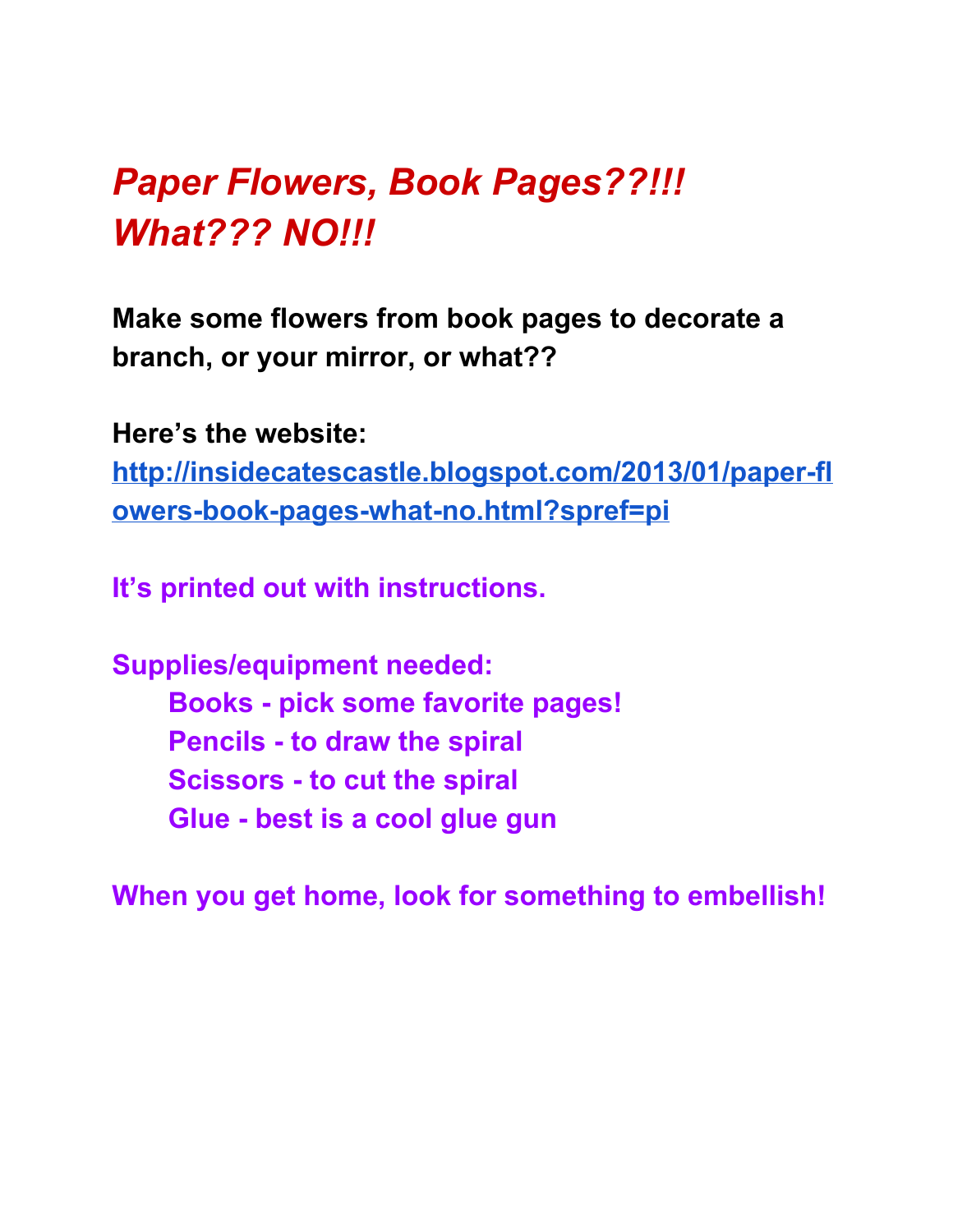## RECORD BOWLS!

#### Here's where you turn records into funky bowls!

**from: http://diyfashion.about.com/od/diyaccessories/ss/Record\_bowl.htm#showall**

Supplies/equipment needed: Records Bowl **Oven** 

## PLEASE check with the Activity Leader for INSTRUCTIONS on making Record Bowls!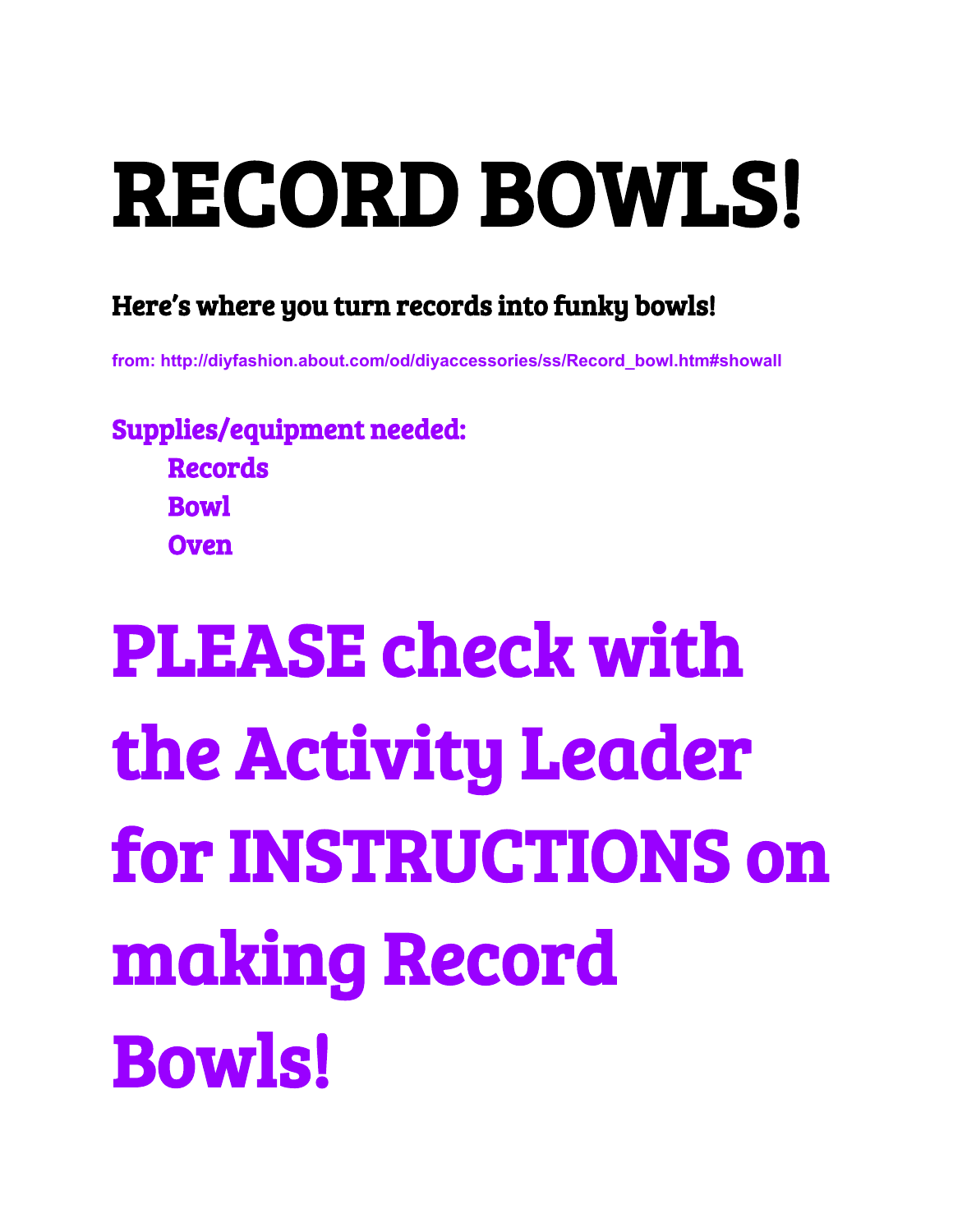### Make a CHECKERBOARD **using***ScreenPrinting*

Supplies/equipment needed: **Screen printer Paper Ink**

### PLEASE check with the Activity Leader for **Screen Printing Instructions.**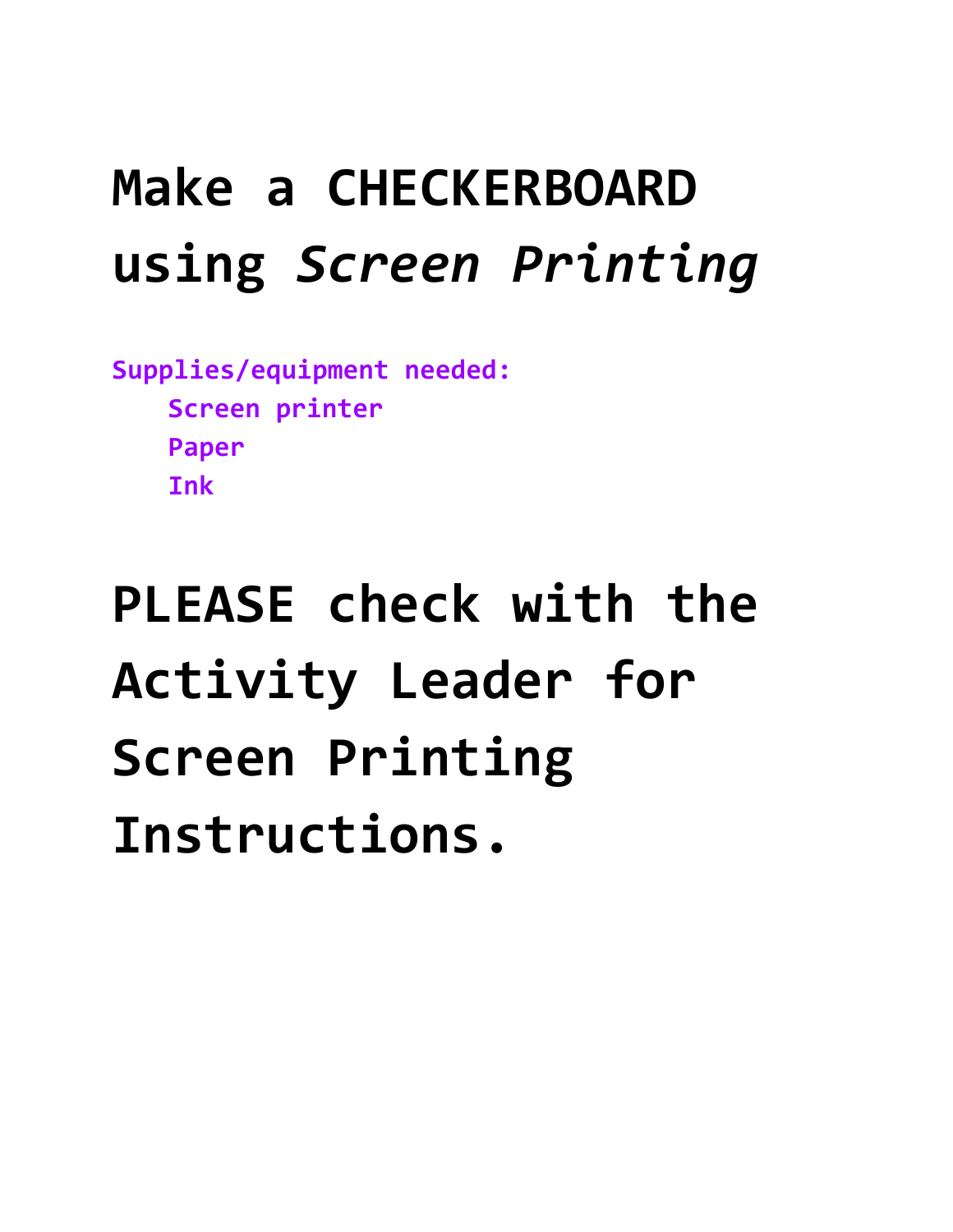### **SEW A JUICE POUCH COIN PURSE or PURSE**

**Supplies/equipment needed: Juice pouches velcro non fabric scissors sewing machine with thread**

**INSTRUCTIONS for Coin Purse from:**

**http://craftbits.com/project/jammers-juice-pouch-c oin-purse/**

**Purse:**

**[http://www.creative-stitch.net/index.php?act=viewPr](http://www.creative-stitch.net/index.php?act=viewProd&productId=63) [od&productId=63](http://www.creative-stitch.net/index.php?act=viewProd&productId=63)**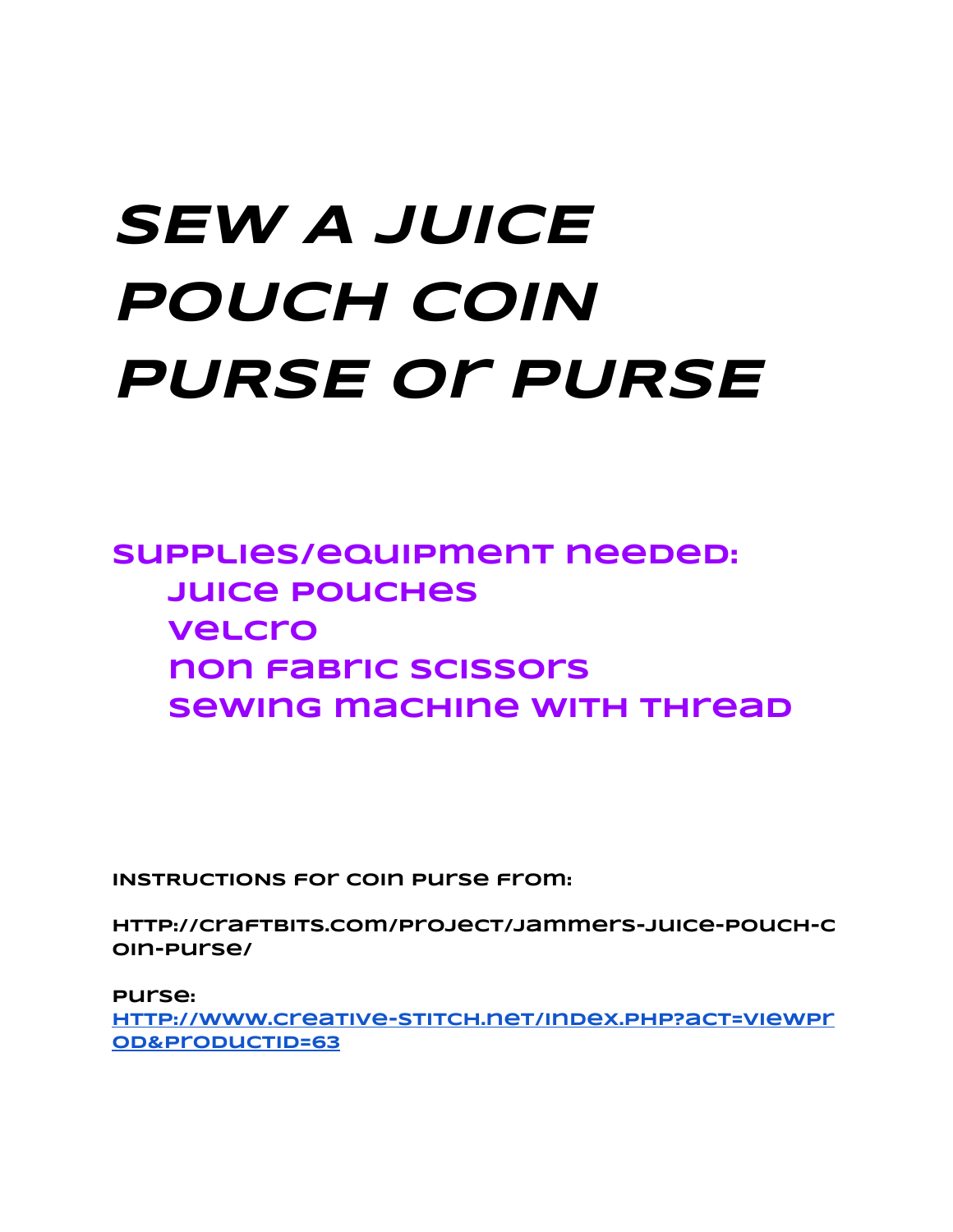### **Sew an Astrology Stitch Card**

**found at: http://www.foxtailandmoss.com/2015/09/astrology-stitch-poster-libra.html** 

**Supplies/equipment needed: Embroidery thread Needles Preprinted cards Scissors Glue**

**Astrology Stitch Greeting Card**

**STITCH // Use embroidery thread to backstitch along the dashed line between the stars (making sure to go under the stars with your thread). It's that simple! FOLD // Fold your card in half. (Optional) To cover up stitching using card stock, cut out a blank sheet that is the same size as your card and glue it to the inside.**

**WRITE & SEND // Write to a friend and send your card off in the mail.**

**Check out our other free downloadable Astrology Posters h[ere](http://www.foxtailandmoss.com/search/label/Astrology%20Stitch%20Poster). Share your astrology stitch cards with us by tagging your photos #foxtailmakes.**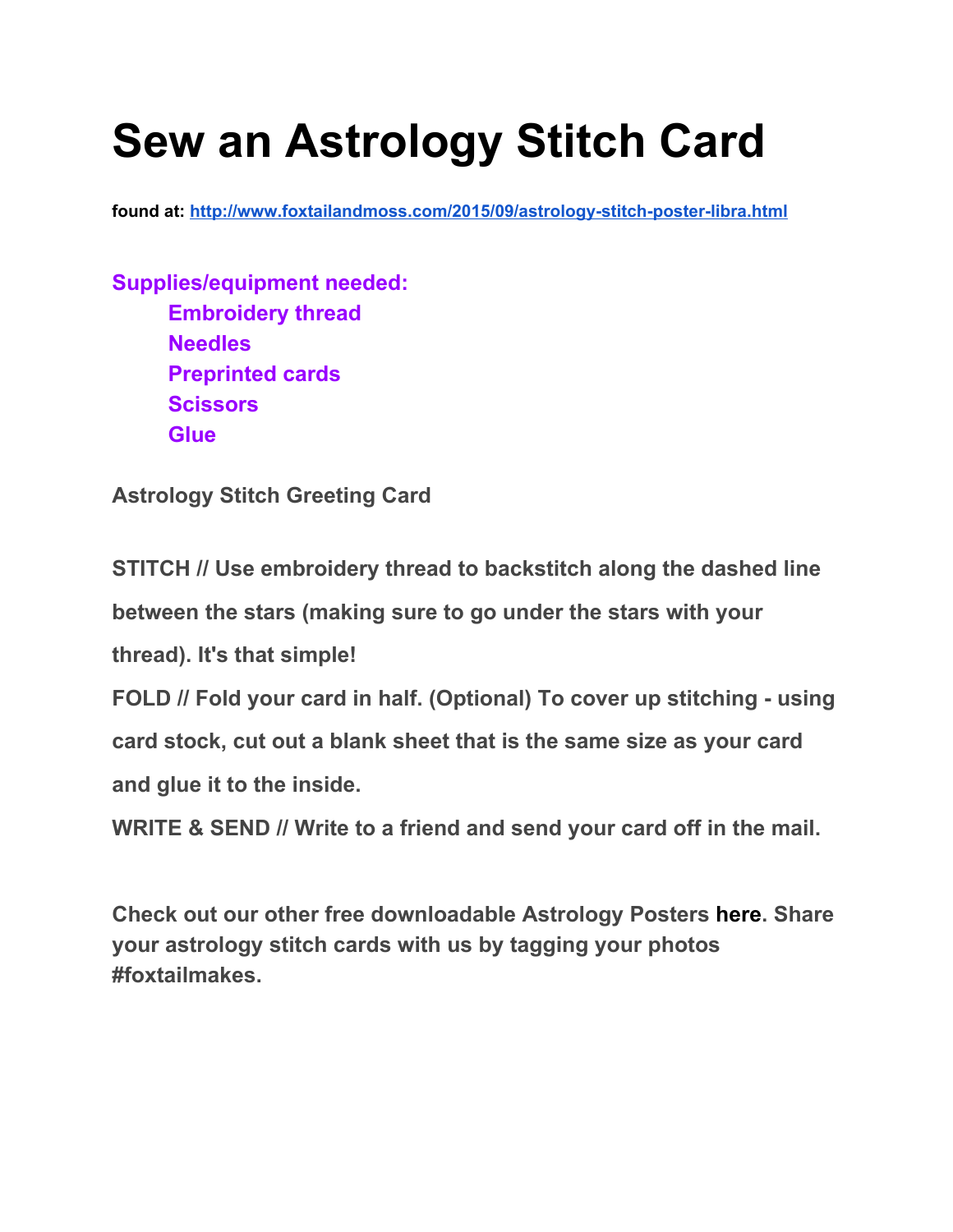### **CupcakeWars**

**Show off your cupcake-making skills! Compete against others to create a great tasting, perfectly presented cupcake.**

**Food challenge - Decorate your cupcake (regular or glutan free) for your lunch dessert, plus the opportunity to show off your talents. Can you design a cupcake based on a book title???**

**Supplies/equipment needed (Sue provides) SUE cutting board tablecloth cupcakes - both regular and gluten free paper plates plastic knives cups with decorating supplies (candy, pretzels, etc.) icing (all glutan free) icing tips/to write with napkins marker to write with**

#### **See:**

**http://showmelibrarian.blogspot.com/2013/08/ya-friday-cupcake-w ars.html for a great description of a Teen Cupcake War program how to!**

#### **AND**

**http://www.teenlibrariantoolbox.com/2015/11/makerspace-rethinki ng-food-in-programming-again-yes-again/**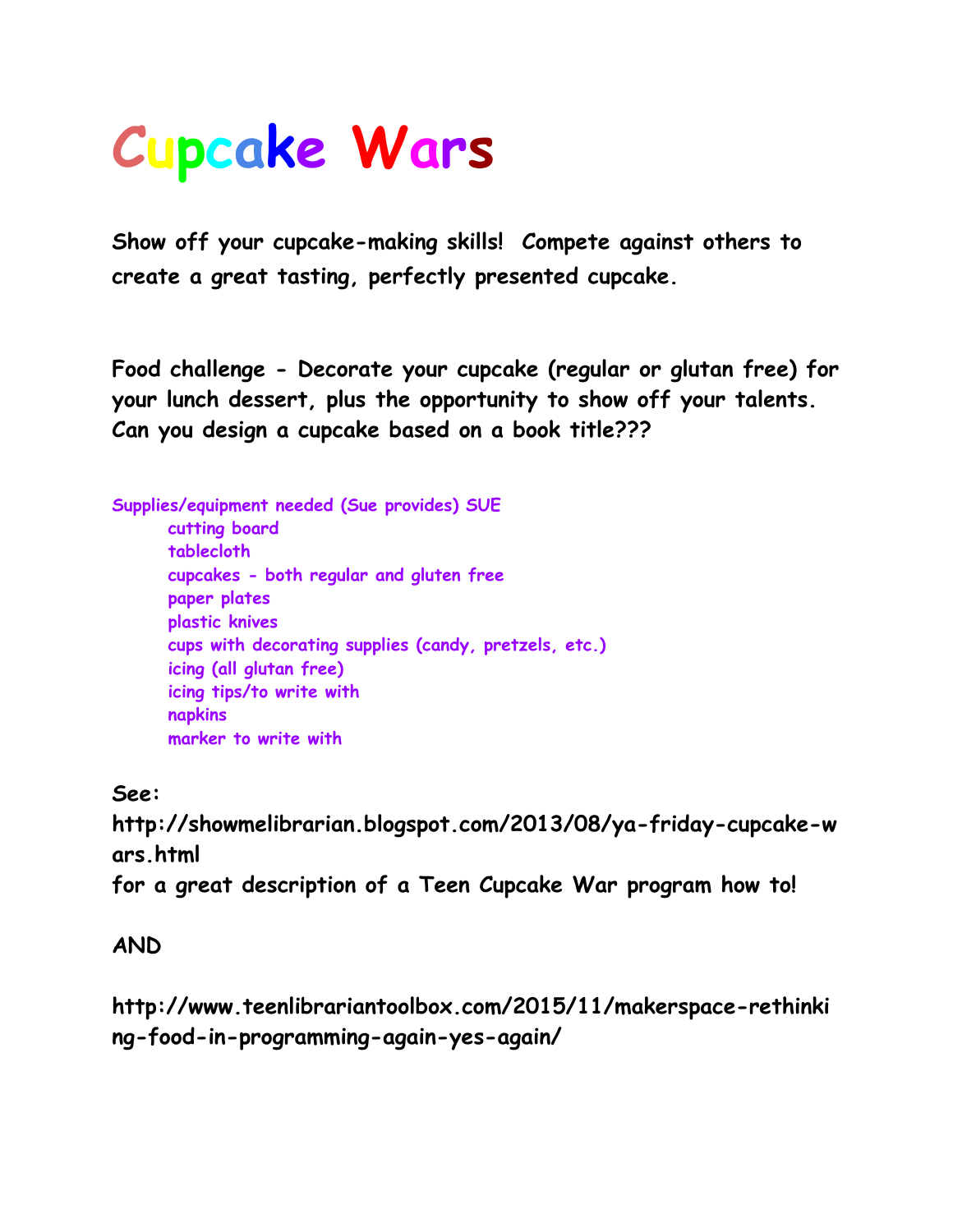Origami DIY

**Supplies/equipment needed: Origami paper Instruction books scissors pencil ruler**

**And here's one library's thoughts regarding a Origami Program in a BOX:**

**http://www.teenlibrariantoolbox.com/201 3/03/tpib-origami-books-for-programmin g/**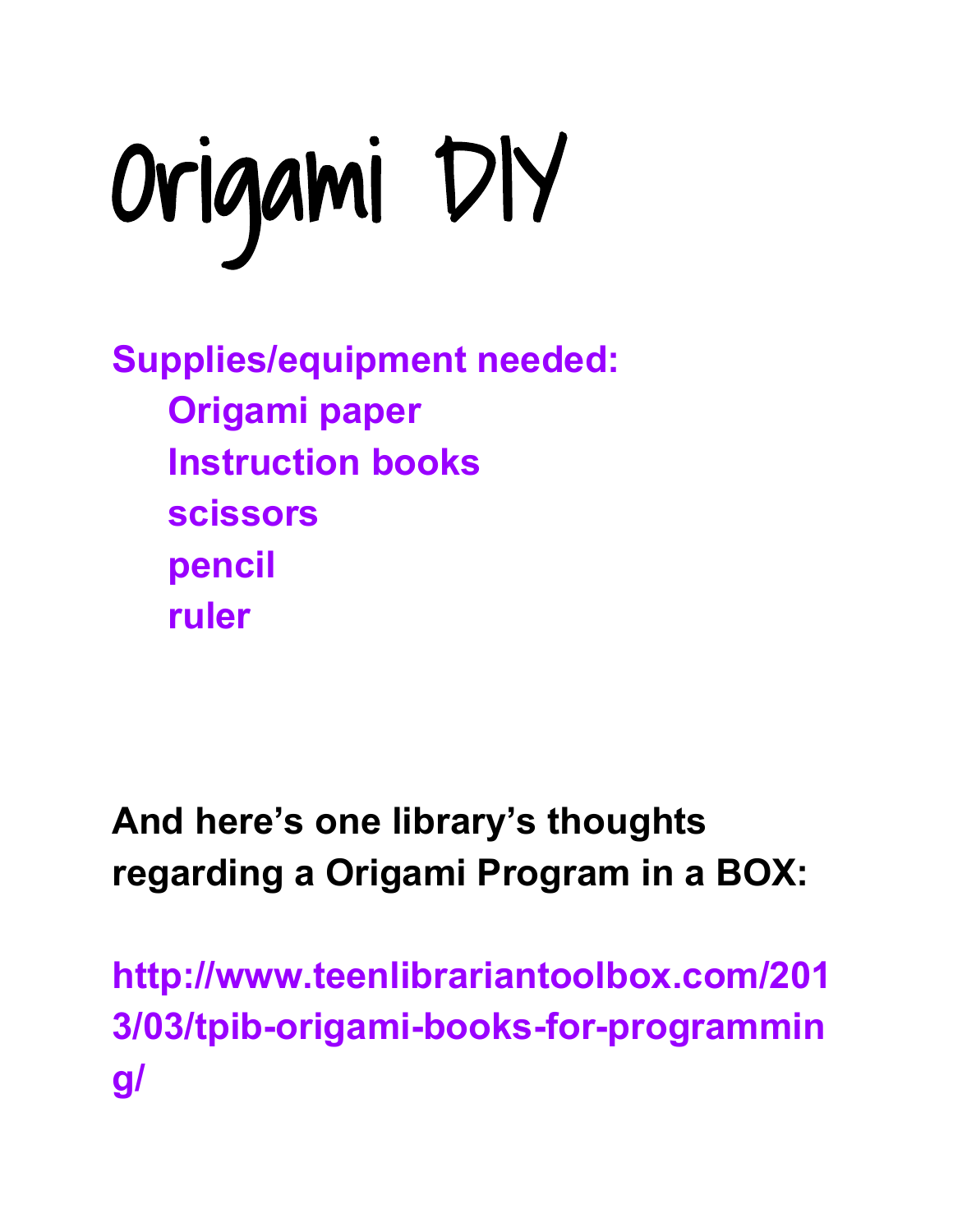## Calligraphy DIY

Supplies/equipment needed: Pens Paper **Instructions** Book of Quotes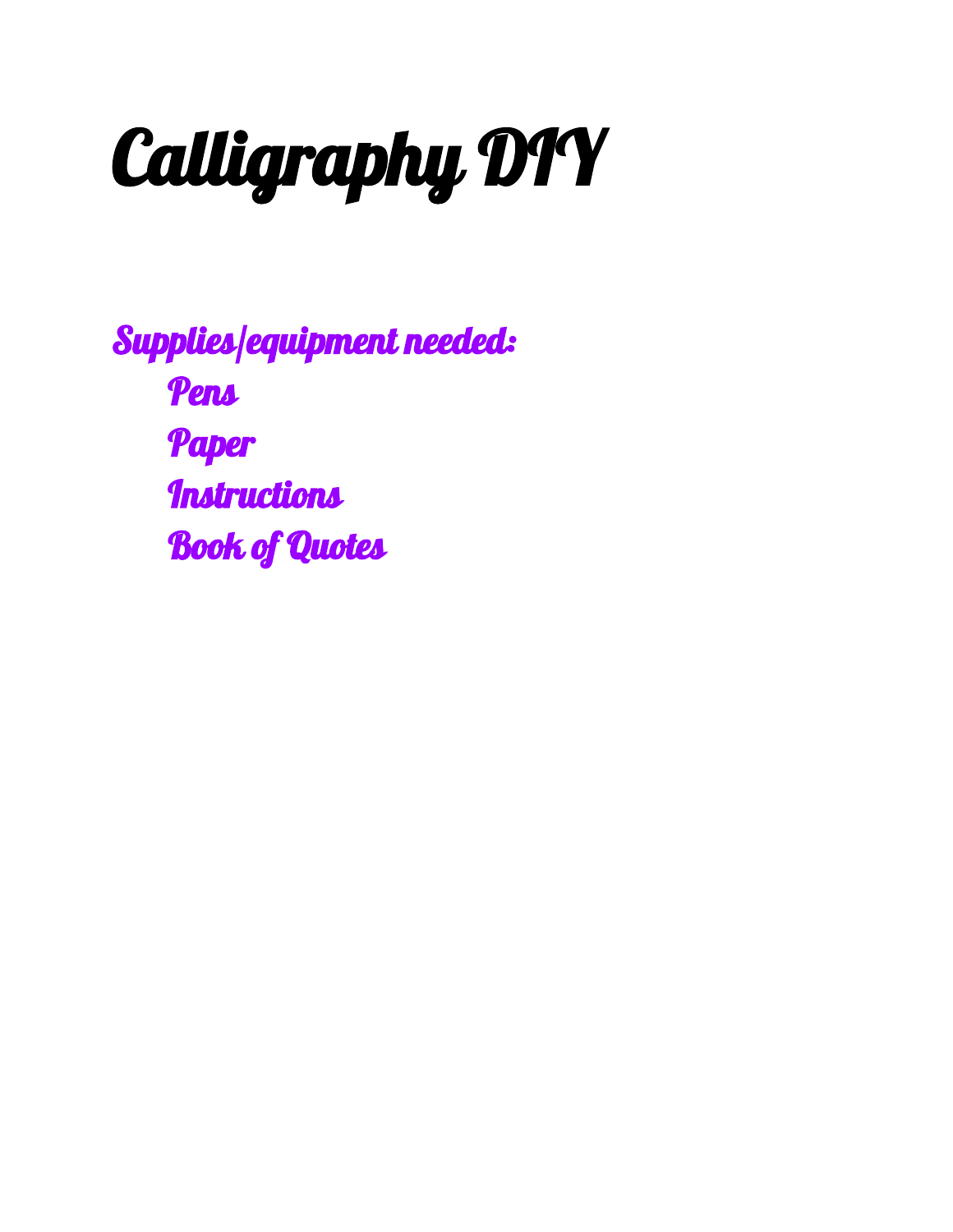### **Duct Tape DIY**

**Supplies/equipment needed: Duct tape Scissors Instruction books**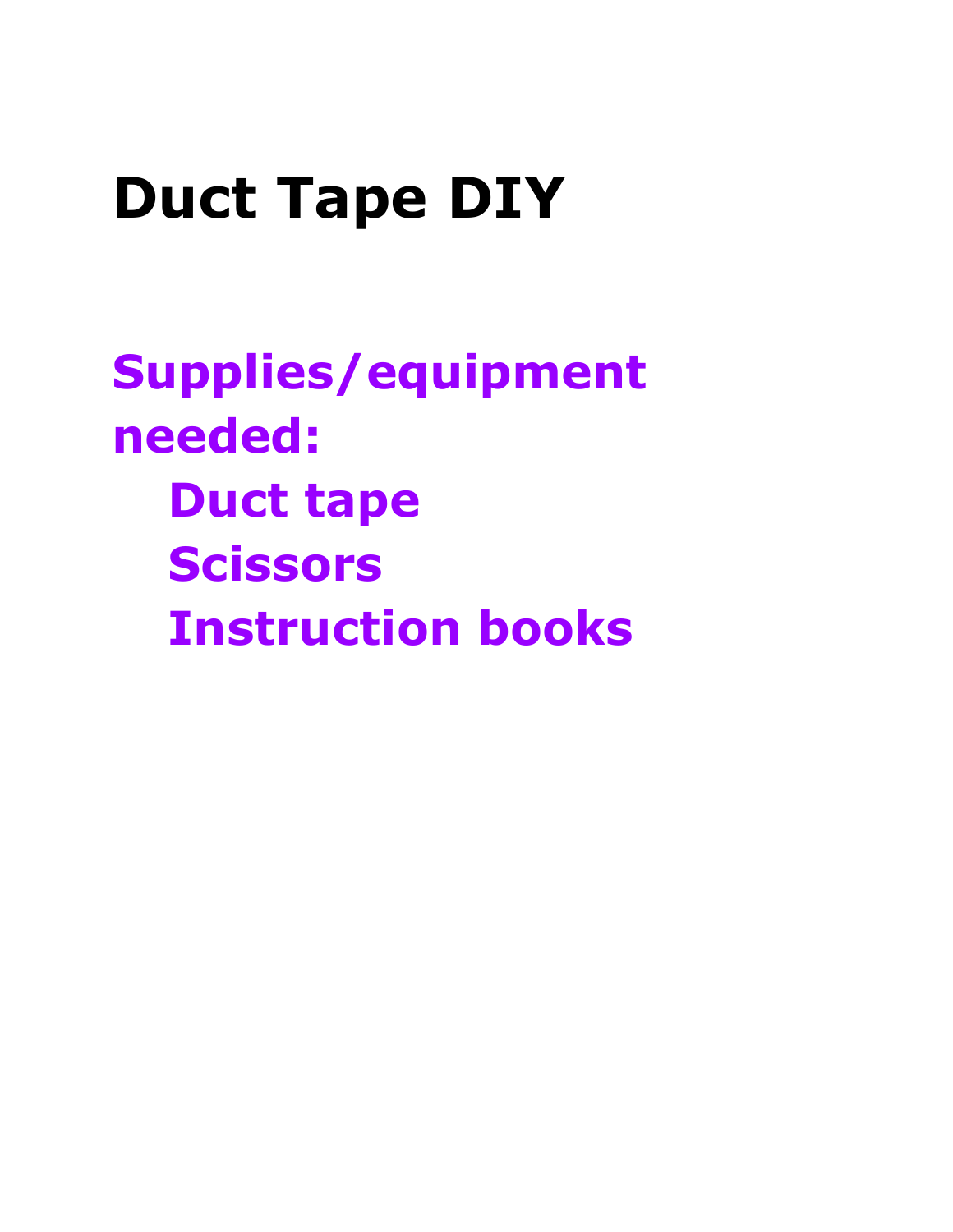### **Pop-up Card Station**

http://wp.robertsabuda.com/make-your-own-pop-ups/

**Supplies/equipment needed: Exacto knives & surface to cut on Glue sticks Glitter or embellishments Markers Card stock Scissors Books**

**Get to it!**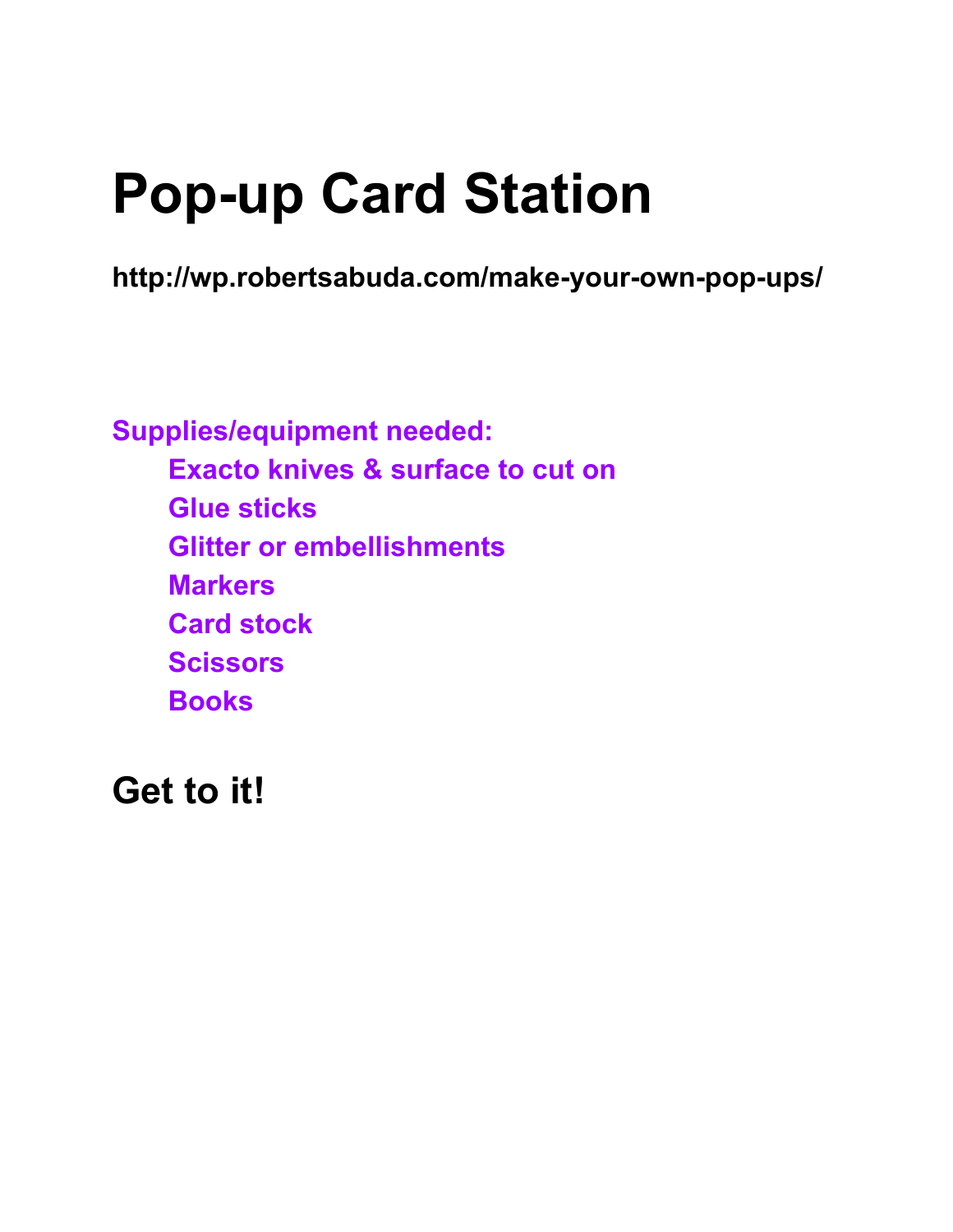**3D making Supplies/equipment needed: Printer Plastic Instructions/design**

**PLEASE check with the Activity Leader for INSTRUCTIONS on using the 3D Printer**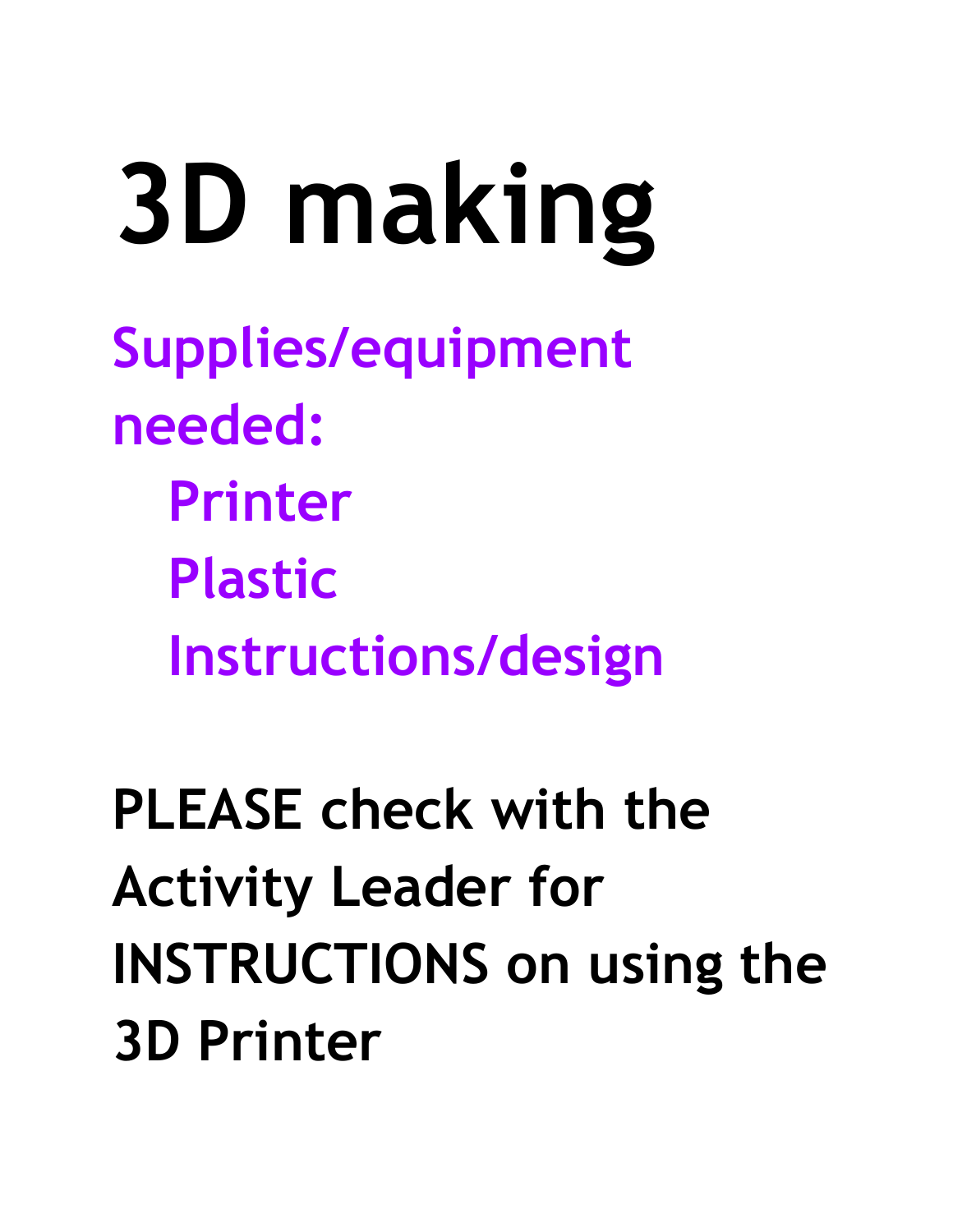### **Keva planks as seen @ miSci**

**Supplies/equipment needed: Planks Imagination Space to build**

**Check out the Keva Plank Website for loads of ideas: http://www.kevaplanks.com/**

http://www.kevaplanks.com/middle-high**school/**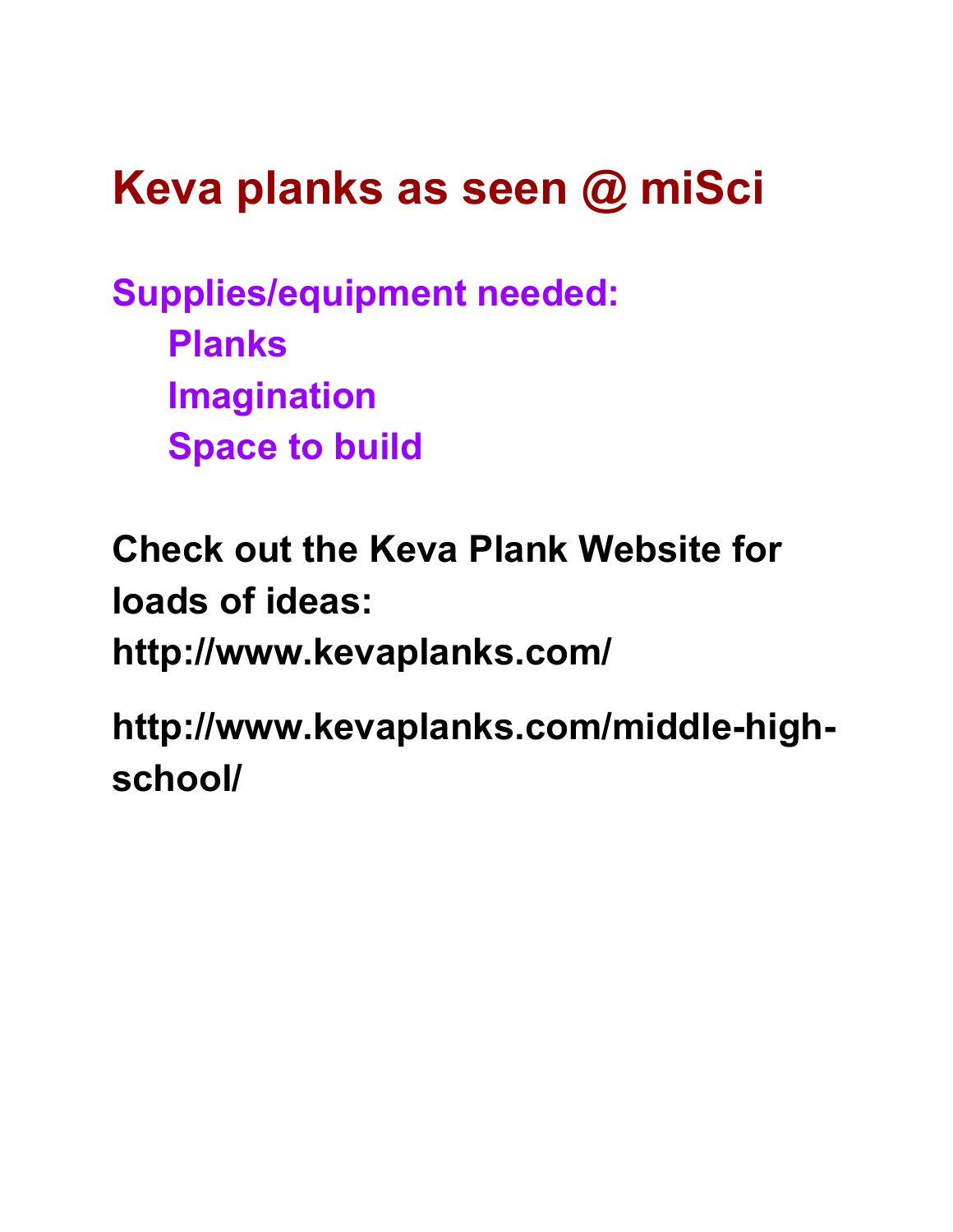# **MakeDo Cardboard Construction DIY**

**http://www.make.do/**

**Supplies/equipment needed: Makedo kit empty boxes scissors instructions**